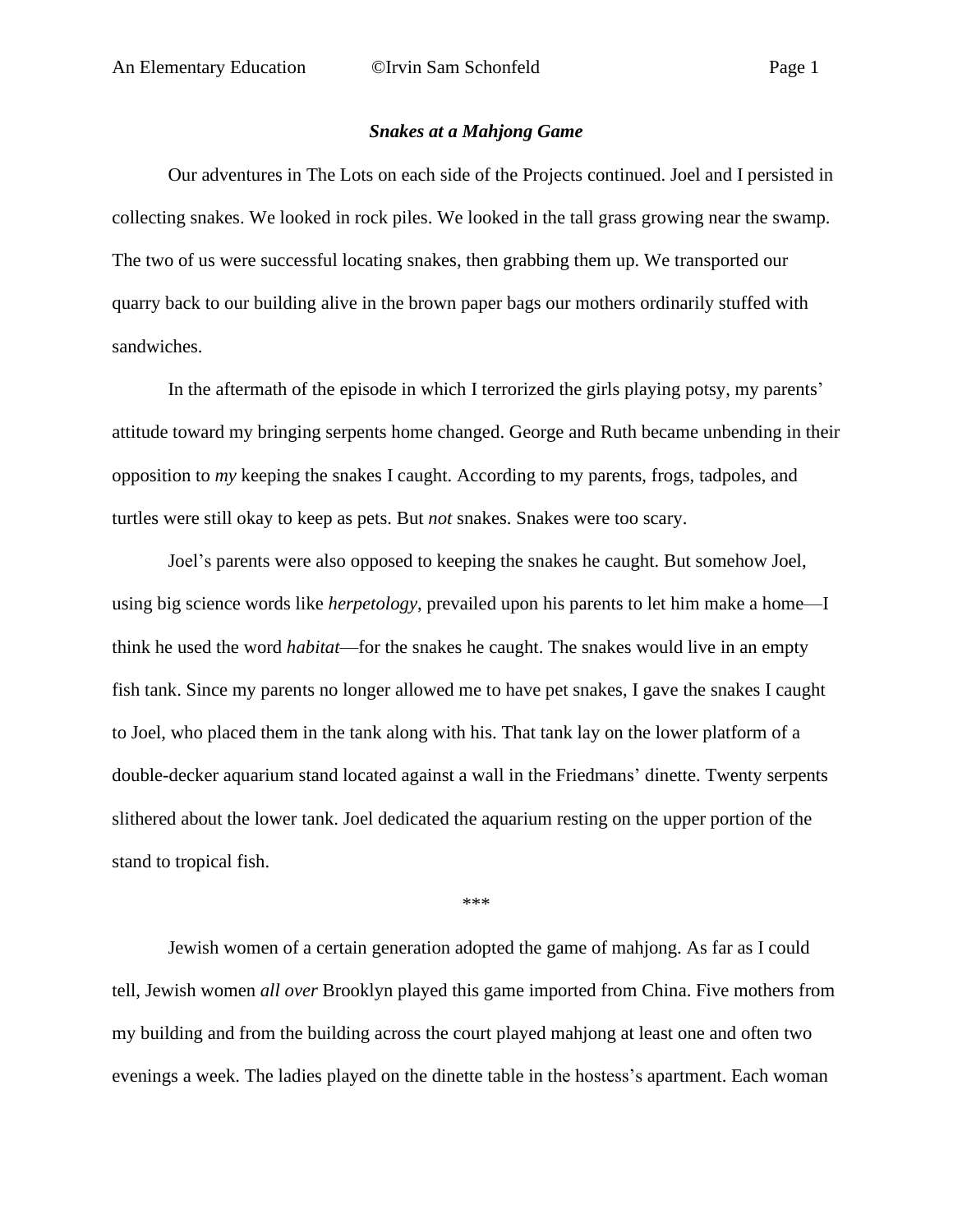played four rounds, each round a different player took a turn sitting out. They played a generous game, too. The most a woman was could lose was a dollar. The game itself rotated from apartment to apartment. On any evening, the hostess prepared food to serve all the players. I was happy when the game arrived at my apartment because my mother baked a delicious rice pudding. With so much to go around, my mom always gave me a sizable portion.

Lillian, Joel's mother, hosted a noteworthy game. She had the wisdom to place a tablecloth over the fish tank on the lower platform of the aquarium stand. That tablecloth rested there *every* time the mahjong game rotated into the Friedmans' apartment. All the mahjong ladies—in fact everyone who visited the Friedmans' apartment—found the tank that Joel arranged on the upper portion of the stand lovely. There were angelfish, neon tetras, zebra fish, gouramis, and, even, kissing gouramis. That upper tank was never covered. It was *always* there for all to see and enjoy.

In the midst of this Monday-night game in the Friedmans' dinette, Sylvia Wexler asked, "Lillian, what's in the lower fish tank?"

"Oh, nothing. Nothing of interest."

"Lillian, show us what's under the tablecloth."

"Like I said, there is nothing of interest."

Sylvia rose from her chair.

"Come on. What's in the tank, Lillian?"

Sylvia slowly walked around the table.

"Please, Sylvia. Sit down. There's nothing that would interest you."

Sylvia approached the tank.

"The upper tank is so nice, Lillian. What's in the tank you have covered?"